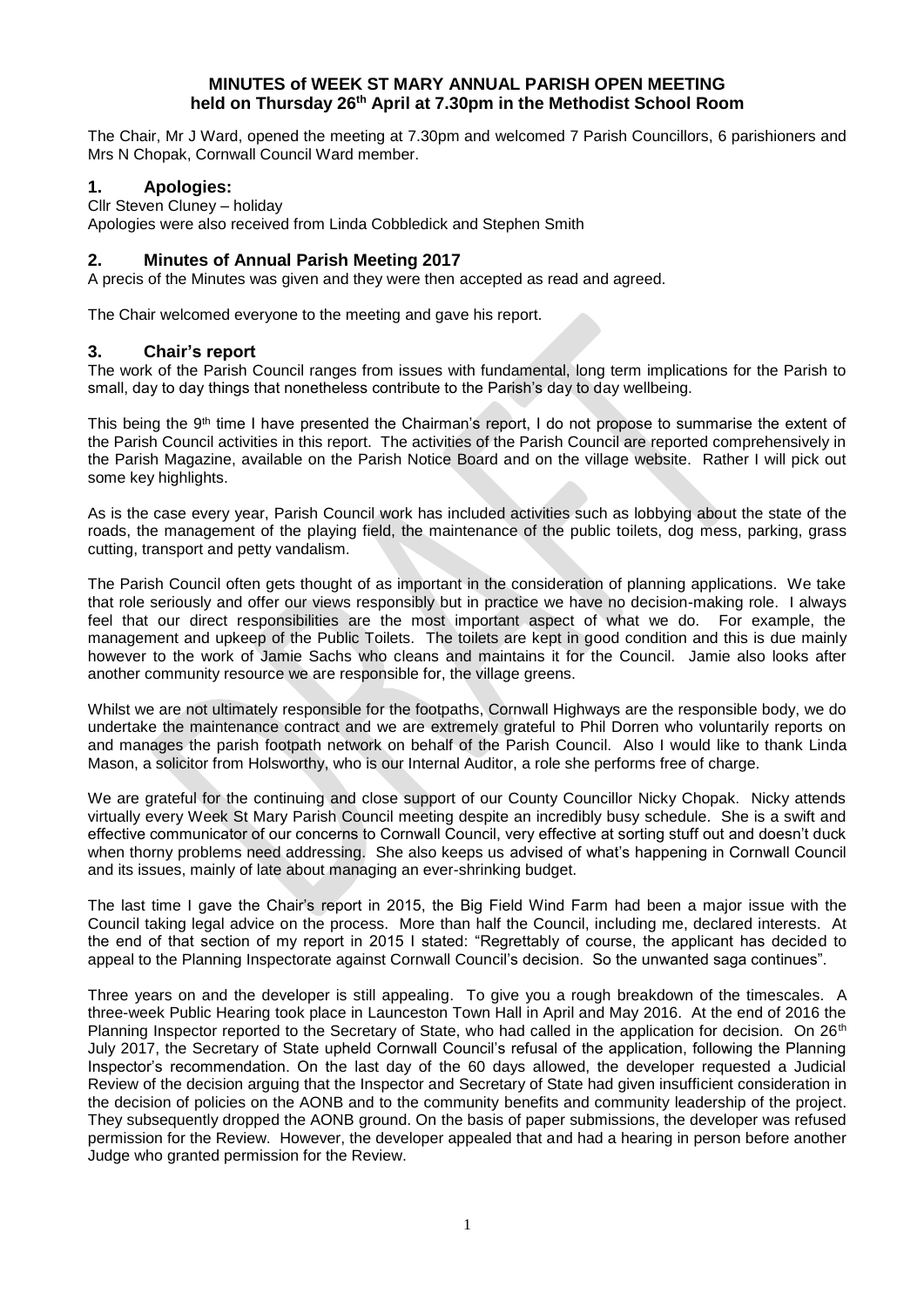A week ago tonight I was travelling back from London having attended the High Court hearing at the Royal Courts of Justice. The developer's barrister was arguing that the Secretary of State's decision should be quashed as due to Big Field being community led and the community benefits being insufficiently considered in the planning balance. It took the barrister about 3 hours to develop that position. Then the Government's barrister another 2 hours to argue why the decision shouldn't be quashed.

What was particularly pleasing, if a little surreal, was to be sat after lunch listening to the High Court Judge ad the two barristers poring over the post-enquiry written response from Week St Mary Parish Council to the Secretary of State. It was taken very seriously as part of the demonstration that the project did not have community backing. As I emailed Micheline when I was on the way home, to say "It's a good job she can spell proper".

There is no way of knowing when the Judge will hand down a decision. Equally there is no way of knowing what it will be, although I am quietly confident that the decision will not be quashed. If it were to be, the Secretary of State could take a number of actions – appeal to the Supreme Court or reconsider taking into account the community aspects allegedly not considered or order a new Planning Inquiry.

Our Clerk, Kate Denton, has done a great job in supporting the Council. This has been Kate's first full year as a Parish Clerk, not having been a Clerk before and she has cope really well with the steep learning curve and the vagaries of Week St Mary Parish Council.

We should have ten Parish Councillors, we have had nine for the last session. We would love to co-opt another Councillor. It is a really interesting and important role and we have some fun doing it. Pease talk to a Councillor if you would be interested.

As we can see from the various reports presented to this meeting from organisations in the Parish, we are fortunate to have such a breadth of people who volunteer and make a contribution to parish life across a wide spectrum of activities.

I do worry that rates of volunteering are declining. It feels like it is harder and harder to fill voluntary roles in groups; that rates of commitment to activities or causes are lower than before. I bet we could have written down the names of the people who we thought would be here tonight in advance and we would have been 80% accurate.

But then in the last week, I attended a meeting with mainly young parents, desperately keen to start a youth club. Last night a group of Ashbury Grove residents met and agreed to work together to tidy up the soft landscaping on the estate. The Community Shop has encouraged a significant number of new, as well as the 'usual' volunteers to ensure this vital community facility continues. Although of course the shop needs more volunteers.

And represented here tonight in the community groups offering reports, we have the volunteering core of the Parish. I would like to record thanks to all the people who contribute to the running of groups and activities. Without the many hours of dedication and service they put in, the community would be much less vibrant and diverse.

We believe we have managed our budget prudently. The accounts are available for inspection at any time. We set a precept this year that was the same as the previous year although your council tax demands showed a 2% reduction we are not sure how that was calculated.

I believe we are effective as a Parish Council and deliver valuable services to the community. Our objective continues to be to maintain our services to a high standard, to develop new facilities and invest in the future.

Once again, thank you to all the people who work to make Week St Mary a better place to live and work.

### **4. Reports from Village Clubs and Organisations including:**

**Community Shop –** attached **Village Website –** attached **Parish Hall –** attached **St Mary's Church –** attached **Bright Sparks –** attached **Methodist Church –** attached **Football Club –** attached **Jacobstow School –** attached